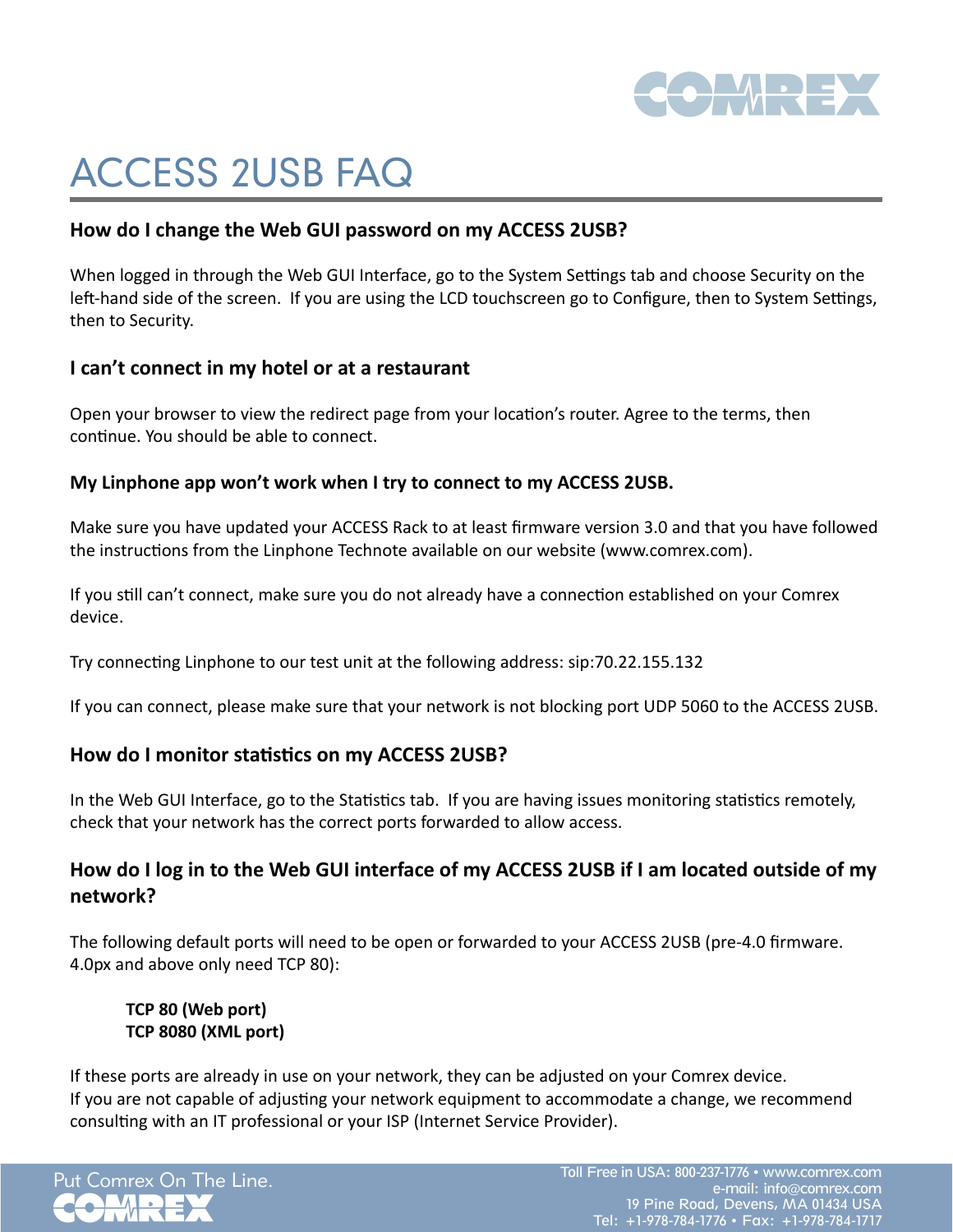

## **How do I setup a Switchboard account?**

Please send a message to techies@comrex.com with what you would like set for the following fields.

 Account name: Username: Password: Full Contact Name: Email Address: Phone Number: <optional>

Once the account is created, we will send a confirmation email.

#### **How do I update my ACCESS 2USB so that it has an AAC license?**

Please provide our tech support department (techies@comrex.com) with the serial number or MAC address of your ACCESS unit. We can then verify your unit and provide you an AAC license key along with installation instructions.

#### **How do I update my ACCESS 2USB so that it has a TS license?**

Make sure you are operating your unit with a firmware version that is 2.8 p24 or newer to automatically enable the TS license. Our latest ACCESS firmware packages are found at the following link. **[http://www.comrex.](http://www.comrex.com/support/access-2usb/%23firmware%0D) [com/support/access-2usb/#firmware](http://www.comrex.com/support/access-2usb/%23firmware%0D)**

#### **Which 4G device should I use for my ACCESS 2USB?**

You can choose either a mobile hotspot device from your cell carrier and connect with an ACCESS compatible USB Wi-Fi adapter, or, choose a device from our compatibility support list. **[http://www.comrex.com/](http://www.comrex.com/products/compatible-3g4g-modems/) [products/compatible-3g4g-modems/](http://www.comrex.com/products/compatible-3g4g-modems/)**

#### **The screen on my ACCESS 2USB doesn't respond to my stylus.**

You may need to recalibrate your screen. Use the keypad by pressing F1 to drop down the menu list and the circular directional pad to navigate to Configure\Additional Configuration\Calibrate Touchscreen. Follow the on-screen instructions.

# **I upgraded my ACCESS 2USB to a newer firmware, but now my 4G modem no longer functions.**

Verify that your 4G modem is on our support list: **[http://www.comrex.com/products/compatible-3g4g](http://www.comrex.com/products/compatible-3g4g-modems/)[modems/](http://www.comrex.com/products/compatible-3g4g-modems/)**